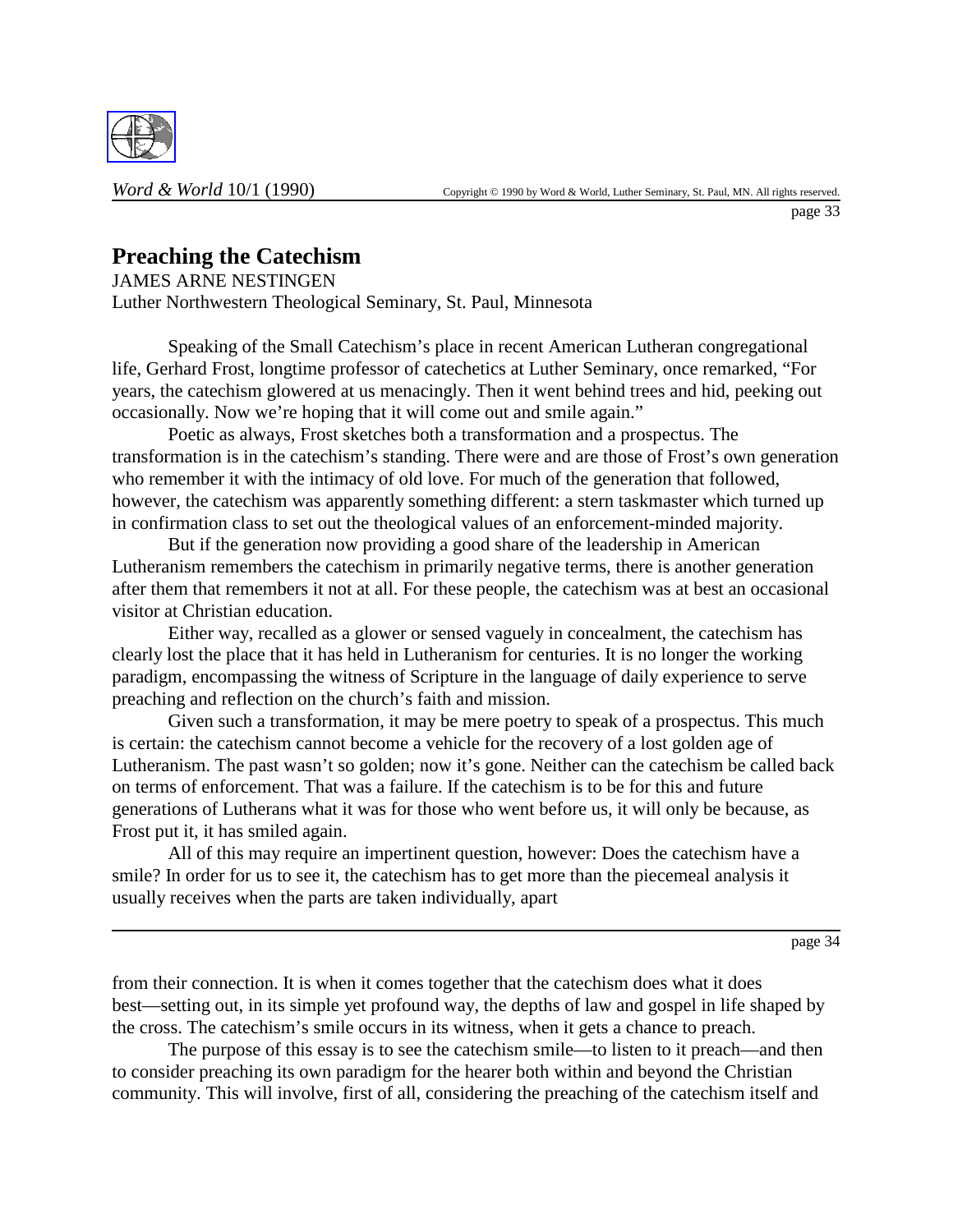secondly, reflection on ways in which the catechism can serve current preaching.

# I. THE LUTHERAN PARADIGM

Historically examined, two factors shape the preaching in Luther's Small Catechism: first, its catholicism; second, its analysis of daily life shaped by the forces of law and gospel.

# *A. The Catechisms as Catholic Documents*

Both of Luther's catechisms, the Small and the Large (or German), are inherently catholic documents. In part, this reflects the situation in which they were written—the Small in late 1528 and early 1529, the Large over a slightly more extended period in the same years.<sup>1</sup> But the catholicism of the catechisms also reflects the considered commitment of Luther and his fellow Wittenberg reformers.

After having been blocked by circumstances and interdict through the early years of the reformation, the Saxons in 1526 finally got what they took to be legal authority to proceed to the reform of the congregations. Planning methodically, they first wanted to survey the prevailing conditions. They established what later came to be institutionalized throughout the Lutheran reform, the visitations. Committees consisting of a couple of theologians and some canon lawyers were sent out to evaluate the circumstances and make recommendations. *Ad hoc* as they were, these visitation committees are the institutional seeds of what became the Lutheran church.

There was no such vision at the time, however. The visitations were for strictly provisional purposes. The local congregations had suffered serious neglect in the late middle ages; the reformation had contributed its own disruptions. There were problems aplenty, with immediate pressure for remedy. Something had to be done to tide the congregations over until church life was regularized according to the priority of the gospel.

But there was also something provisional in the agenda of the reformers themselves. Though time has dimmed its impact in Lutheranism, the original Lutherans were fully apocalyptic. Luther thought of himself in prophetic terms.<sup>2</sup> He was widely interpreted as a new Elijah, another John the Baptist, raised up as a harbinger of the end times to prepare for the apocalypse. This hope drove original Lutheran theological reflection; it also undermined any long-term structural or organizational reflection. Something had to be provided for the meantime; there would be no long term.

<sup>1</sup>The best introduction to the catechism in English is still J. Michael Reu, *Dr. Martin Luther's Small Catechism: A History of its Origin, its Distribution, and its Use* (Chicago: Wartburg, 1929).

2 Karl Holl, "Martin Luther on Luther," in *Interpreters of Luther: Essays in Honor of Wilhelm Pauck*, ed. Jaroslav Pelikan (Philadelphia: Fortress, 1968) 9-35.

page 35

With this apocalypticism, there was also what might be termed an ecumenical commitment. As currently conceived, ecumenism is a strategy for dealing with the multiplicity of denominations; in Luther's day, the oneness of the church was a matter of faith that had some sight to support it. Religious unity was commonly understood to be a nonnegotiable requirement for public peace. The papacy was considered its visible expression. For all of their objections to the papacy, with all of their commitment to a conciliar settlement of the reform, Luther and the Wittenberg reformers viewed the prospects of separation from Rome with abiding horror. Even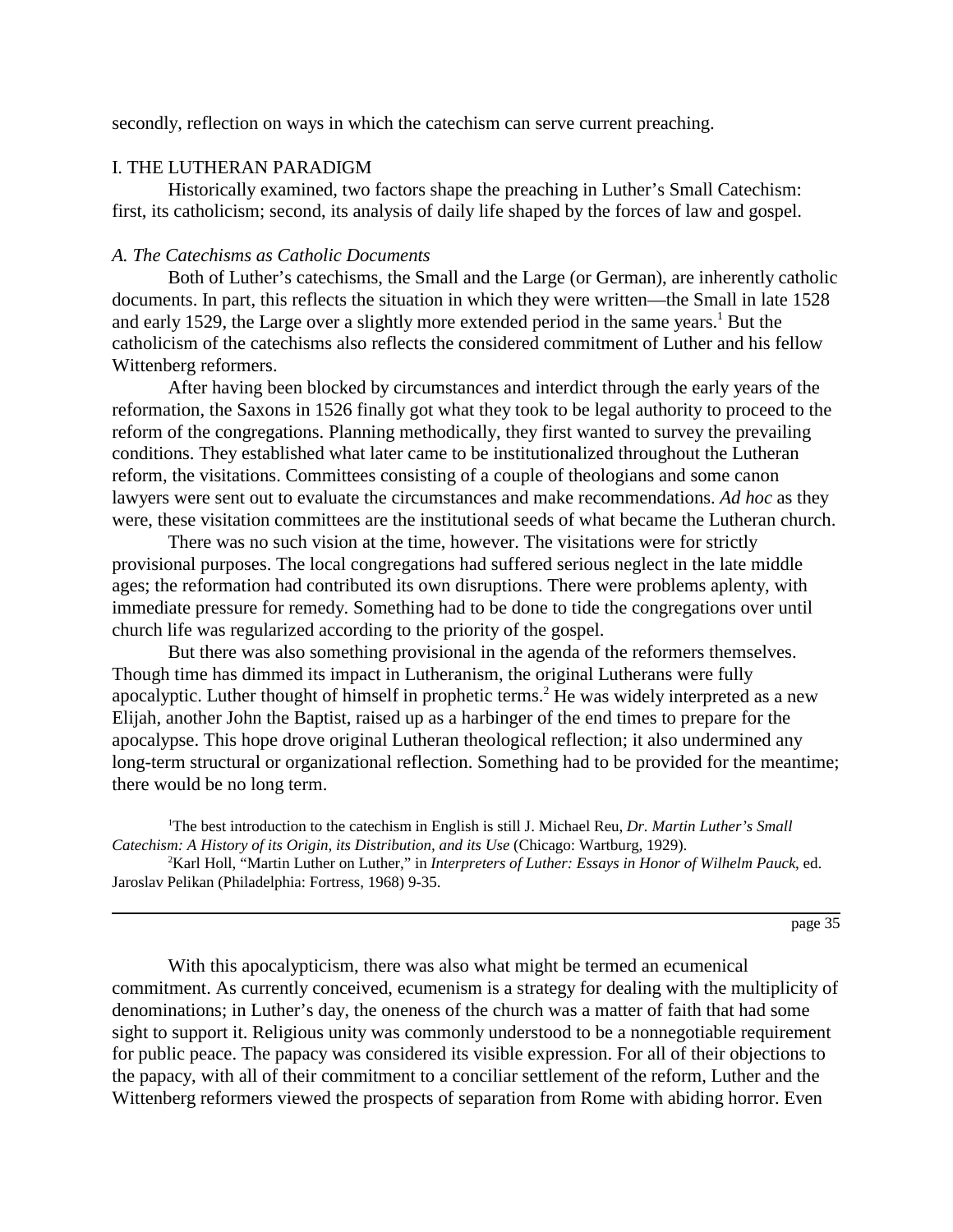in lectures finally published in 1535, some fourteen years following his excommunication, Luther could say, "To be sure, we censure, we denounce, we plead, we warn; but we do not on this account disrupt the unity of the Spirit....A love that is able to bear nothing but the benefits done by another is fictitious."<sup>3</sup>

Situation and long-term commitment came together, then, to produce a catholic catechism. Excommunicant, apocalyptic prophet, Luther remained profoundly catholic. So when he set to work to provide documents that would serve congregations in their disrupted life, he took classic documents of the catholic faith—the Ten Commandments, the Apostles' Creed, the Lord's Prayer—and added explanations of the indisputable sacraments, Baptism and the Lord's Supper, and their nearest relation, Confession and Absolution.

With all its problems, C. P. Krauth's old title, *The Conservative Reformation*, sums up Luther's orientation. Unlike the radical reformers and even the Calvinists, he did not set out to establish something separate but equal. Nor in his catechism did he publish some Lutheran gnosis or private, personal insight. Instead he took over a catholic framework, confessing the faith in public formulas using the defining expressions of the Christian faith in command, promise, and prayer. As Old Testament professors habitually observe, the commandments are not Lutheran; they are originally Hebrew and have been taken over in the church. The Apostles' Creed was at Luther's time and remains the working creed of Western Christendom. The Lord's Prayer belongs to all believers, as do the sacraments. The catechism is not a sectarian document; it is the faith held by the church, set out for parents to teach their children. Catholic to the bone, the catechisms transcend later developments like parochialism or denominationalism. The goal is to grasp and define the center—what holds for all—so that those who use it can be sustained in transitional times.

### *B. Life under Law and Gospel*

There is a novelty in Luther's catechism, however: the order. Unlike earlier catechisms, Luther places the commandments before the creed and the Lord's Prayer. According to Luther:

There are three things which everyone must know in order to be saved. First, he must know what he ought to do and what he must leave undone. Then, as he has discovered that it is impossible for him to accomplish either with his own strength, he must know where to obtain, where to seek and find the power that will enable him to do his duty. And, in the third place, he must know how to seek and obtain that aid.<sup>4</sup>

#### 3 *Luther's Works*, 27.392f.

4 Quoted by John C. Mattes and M. Reu, *Luther's Small Catechism: A Jubilee Offering* (Minneapolis: Augsburg, 1929) 15.

page 36

This innovation has been the subject of intense debate in recent theological discussion, virtually all of it resting on false assumptions about Luther's presuppositions. Luther was not setting a theological priority in this sequence. Rather, as his own statement makes clear, his purpose was to follow the order of experience: life begins, is lived, and ends under the force of law; the gospel enters the realm of the law as an alien word, giving the faith, hope, and love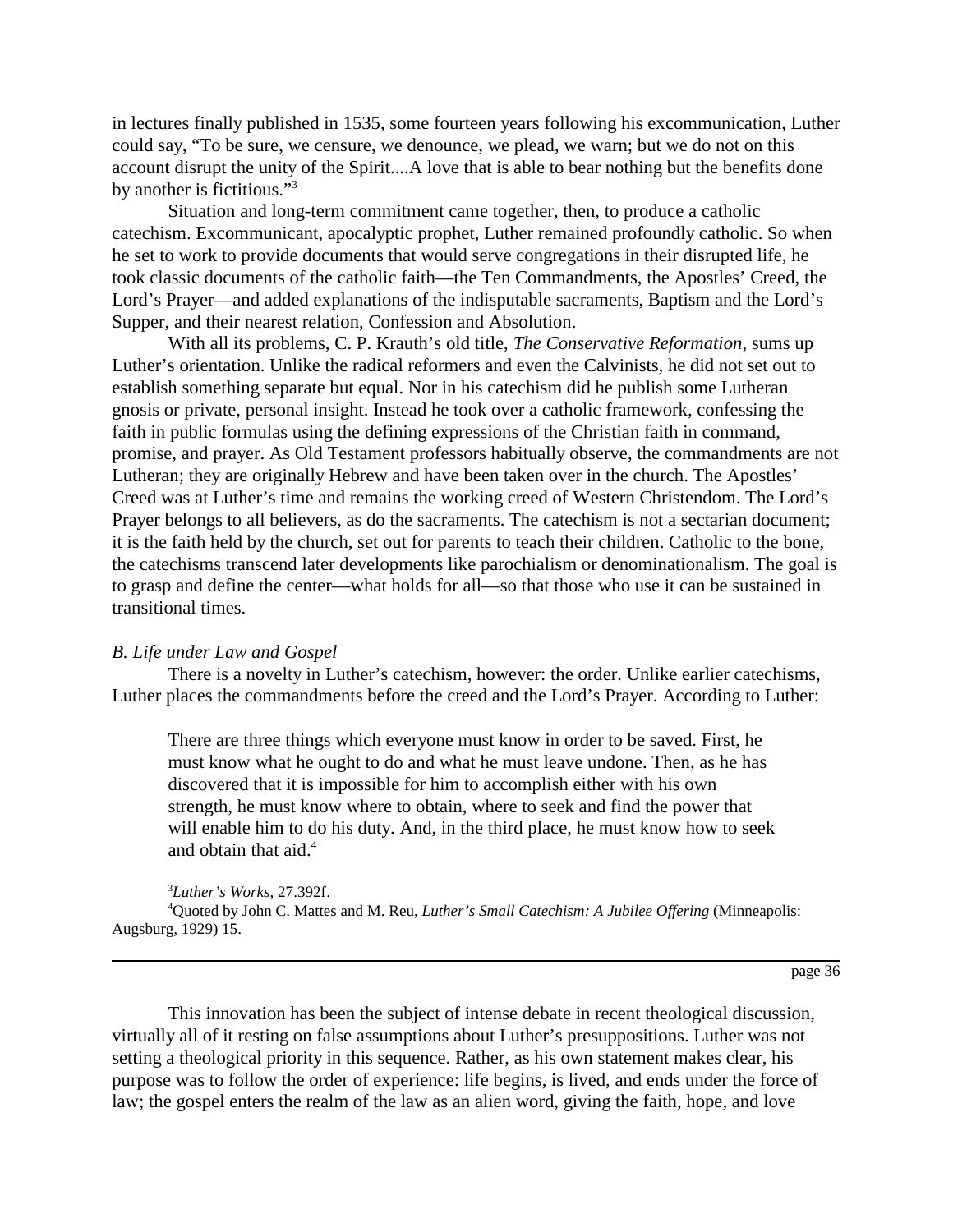necessary to live in such a context; prayer arises as both necessity and gift in life lived between law and gospel.

Luther's approach is radical in the truest sense of the term. Attempting to go beyond theological or psychological superstructures in which ideological commitments predominate, he wants to address the original questions of human life, not theoretically or conceptually, but actually, truthfully, in terms of what can be known: What does God expect of me? What does God do for me? How can I get hold of God to get some help? As usual for Luther, it is a thinking of the faith hammered out in temptation, where the irreducible issues of life and death, faith and unbelief emerge.

*The Commandments.* Approaching the catechism in this way, Luther exposits the commandments as the sum of the demands God makes in the down-to-earth conditions of daily life.<sup>5</sup> If you are a creature, possessing neither life nor the future in and of yourself, you are going to have to get help from somewhere; where you turn for such assistance divulges the identity of your god. Since you have to have a god, you have to be able to get hold of him or her or it; this requires a properly used name—not just a generic title, but a name to which your god will answer. And you have to hear from this god, so that you know what your god demands and promises; time has to be taken from the everyday round for this hearing.

By the same token, creatures who receive life from outside of themselves have to get along with the neighbors. So we have to have parents, need protection to live, and require sexual order, basic property, a community in which words hold their value, and a context of trustfulness so that life can be lived in the open.

In interpreting the commandments, Luther attempts to read life from the bottom up, to get to the nonnegotiable requirements of the human condition. That the Ten Commandments were given to Moses, that they are in the Bible, that they are understood in the Old Testament as torah—all of this is incidental to their explication of the ineradicable minimums of creatureliness. Luther is not interested in ideal social orders or moral systems, or whether the law is found in nature or conscience. He wants to get down to the barest bones, to life-constitutive requirements.

Luther does make assumptions, however. One is rooted in experience: Luther believed that a creature attempting to live under the commandments inevitably lives with disappointment. It may be full-fledged guilt (though that is usually a believer's problem); it may be the simple frustration of trying to make creaturely inventions work; it may be despair; it may be passing difficulty with a flaccid upper lip. Whatever, to live as a creature with nonnegotiable conditions is to be continually confronted with limits and the consequences they impose: *lex semper accusat.*

There is also a christological assumption. In the commandments, however, this premise is far more important for what it disallows than for what it proposes.

5 Heinrich Bornkamm, *Luther and the Old Testament* (Philadephia: Fortress, 1969).

page 37

Like Paul, Luther was convinced that since Christ saves, the commandments can't.<sup>6</sup> They can order life for the time being; the law is doing its best when it accuses. But the commandments were not, are not, and never will be meant to save. That is Christ's job; where he is at work, the commandments and the law they explicate have no saving force. The requirements of life may be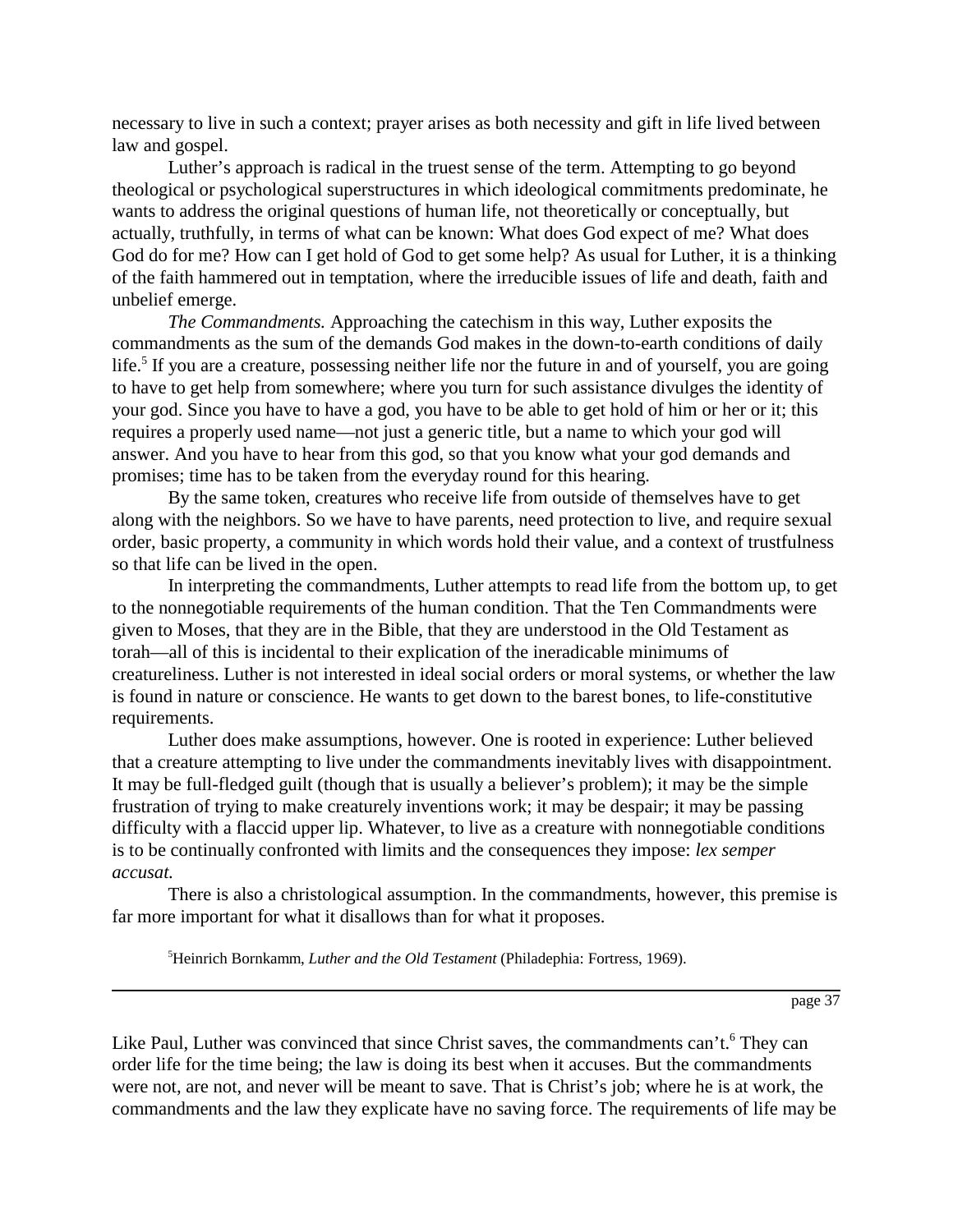nonnegotiable, but they are not the last word—that belongs to Christ alone. Consequently, the law can never be more than penultimate—that is the limit of its allowance.

This christological assumption is not necessary to the interpretation of the law's requirements, however. Christ can interpret it, no questions asked, but so can a rabbi, a moral philosopher, or even an ayatollah for that matter—the minimums hold for all people, be they Christians, Jews, Moslems, or California gurus of inner peace. So there is no attempt to find a Christian law—we already have enough to handle as creatures. Moses does a good job as far as he goes; in the penultimate realm, Christ doesn't go into competition with him. But then Moses has to keep his nose out of Christ's work, too. It's when he won't stay at home that Moses gets into trouble.

*The Creed.* Luther's explanations of the creed are similarly rooted in the language of daily experience. Technical terms and theological concepts critical to the reformation—even slogans like the Word alone, grace alone, faith alone—fall into the deep background as Luther sets forth a direct declaration of God's work for us. The goal is the simple one: to get to the bottom of what God has done, is doing, and can be expected to do for us.

The explanation of the first article amplifies what has already been stated in the commandments. Creaturely life is shaped by the gifts provided—"food and clothing, home and family, daily work and everything else I need"—and by the ongoing experience of the obligation. The obligation has already been focused in the commandments. But here there is an additional force mentioned: "therefore surely I ought...." The gifts of daily life, in Luther's explanation as well as in daily circumstance, become the basis of obligation. Gifted, we face the demands that come with the gifts themselves. The demands are in the workings of interrelatedness, arising out of the conditions of life itself. They are consequently as unyielding as the stubborn particularity of each individual.

But in the explanation of the second article, just as in Bach's *Clavierübung* (also an exposition of the catechism), there is a new flow to the music—open, expansive, and free. For here Christ makes his entry, taking on all of the powers of sin and death with their claims, demands, and bondage; Christ takes us under a lordship which has as its trademark his own gracious self-giving. "He has redeemed me, a lost and condemned person, bought and freed me," all so that "I may be his own, live under him and serve him."

For Luther, the transfer described here is no abstraction, no theologoumenon. Christ's work is literally to "at-one" us, to restore us to the creatureliness lost in all of our attempts at self-transcendence.<sup>7</sup> His gift is that he takes us on precisely at the point of our bondage, where we are gripped by obligations that are not only moral demands but impingements, obsessions, resentments, addictions—all of them turn-

6 WA 39.1, 354.

7 Gerhard Forde, "The Work of Christ," in *Christian Dogmatics*, ed. Carl E. Braaten and Robert W. Jenson (Philadelphia: Fortress, 1984) 79-98.

page 38

ing us in upon ourselves, inciting the desperate desire to become our own creators, to have life and the future within ourselves, at our beck and call. Taking hold of us here, Christ bestows himself in the forgiveness of sin and the promise of the resurrection to free us from the web of our self-seeking and to bestow the open-endedness that only he can give. He bestows peace by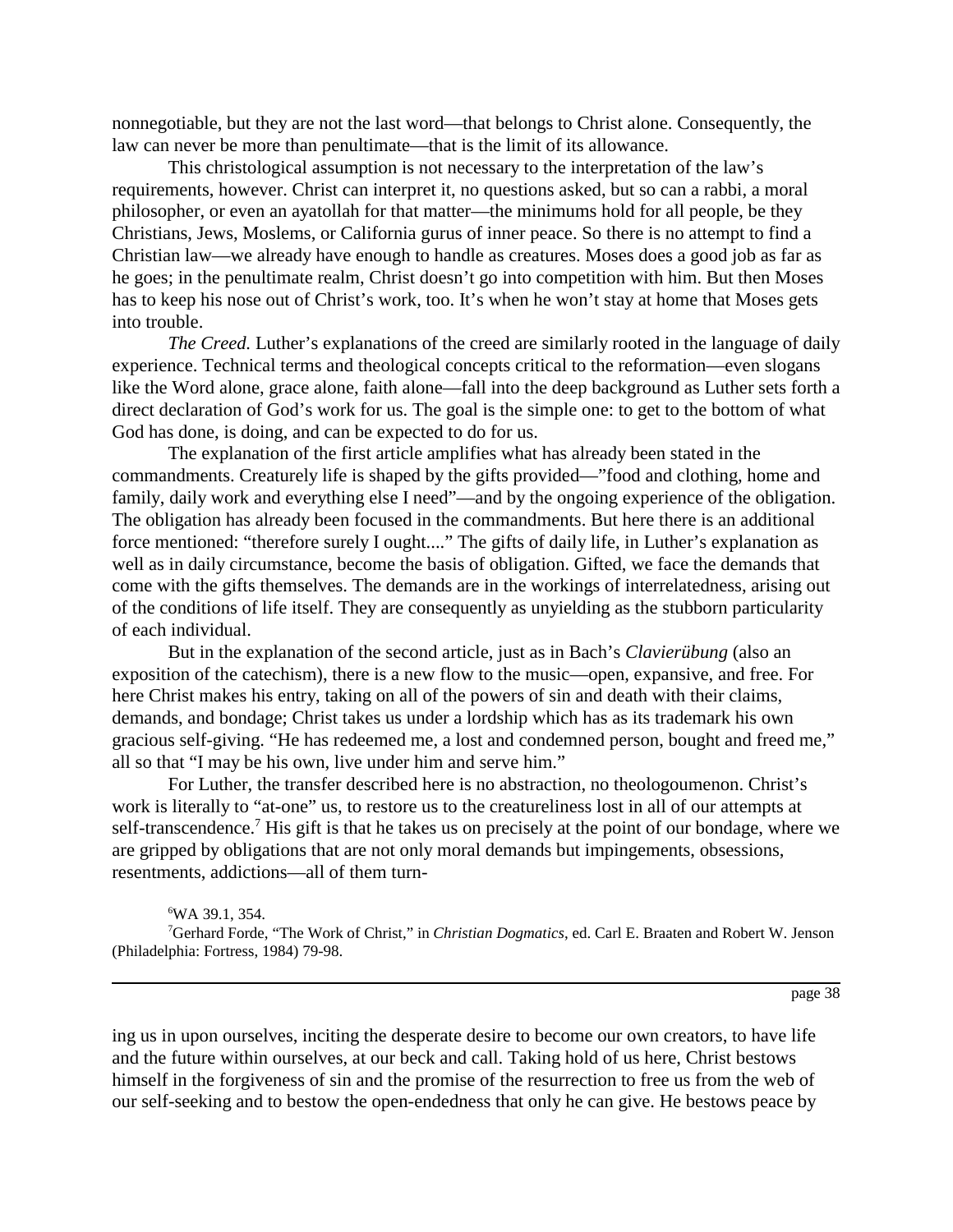bringing the conscience to rest in himself. It is Christ's business—his calling and his accomplishment—to restore creation and creature to their creator, or in Luther's words, "to make us what Adam and Eve were meant to be, only better."

Luther's very contention for the immediate reality of Christ's work sets up the dialectic in the explanation of the third article. Being told that Christ has actually freed her, a Christian can only confess to seeing evidence of the opposite: "I believe that I cannot by my own reason or strength believe in Jesus Christ my Lord or come to him...." That is one pole of the dialectic. Yet, given the identity of the one who both creates and redeems, there is another pole: "He has called, gathered, enlightened, sanctified and kept." Redeemed, the believer receives the gifts yet lives in hope of the future realization of them, observing the daily reality of unbelief yet living in the confidence that the Spirit is setting him apart, restoring her to her creaturely purpose. So, for the time being, until the last day, the true identity of the believer exists in the absolution alone. There, in the oral declaration of forgiveness, the future is disclosed, life is given, and the power of the resurrection is unleashed.

*The Lord's Prayer.* The doubleness that emerges in the third article of the creed characterizes Luther's entire explanation of the Lord's Prayer—the least known part of the catechism, yet the masterwork of it. Living in the context of law, but under the power of the gospel, the believer is simultaneously an unbeliever. Gripped in Christ, he gets caught up in immortality games all over again; caught in desires for control, she is freed once more in forgiveness. Thus a believer must learn "where to seek and obtain the aid" needed to live in the tension, for this tension is the crucible of daily life.

The explanations of the Lord's Prayer acknowledge the tension while declaring the help that can be expected from God.<sup>8</sup> The old Adam or Eve, who prays, "hallowed be my name, my kingdom come, my will be done," is prayed against; the new self, who lives in the Word and in faith, is prayed for, because only the one who is relentlessly committed to both creature and creation will sustain the self created in the absolution. By the same token, the old self's relentless seeking of daily bread in all its forms meets its Waterloo in the realization of God's gifts, a realization for which we must pray because our hearts become as hard as adamant. Rather than being a patch on the old self's inner tube, forgiveness emerges as the force of the new creation, the very basis of freedom with God and the neighbor. The old self's heroism is just the reverse side of "unbelief, despair and other great and shameful sins"; yet "even though we are so tempted," we continue to pray for God's preserving grace knowing that finally only he can deliver us from every evil.

As beautiful as they are, the other parts of the catechism—the explanations of the sacraments, the keys, confession and absolution—concern what could be considered technical matters. For Luther, the catechism *per se* was the first three parts. The explanations of the sacraments were added because of the circumstance of the

8 Herbert Girgensohn, *Teaching Luther's Catechism* (Philadelphia: Muhlenberg, 1959) I.199-306.

page 39

reformation, in particular some of the seemingly perpetual confusion around the means of grace. Yet Luther isn't satisfied with mere clarification. He goes to the root to emphasize that it is God who is at work in Word and sacraments to reclaim creature and creation. So, in each case, he spells out the relationship of Word and element and examines the implication for life in faith.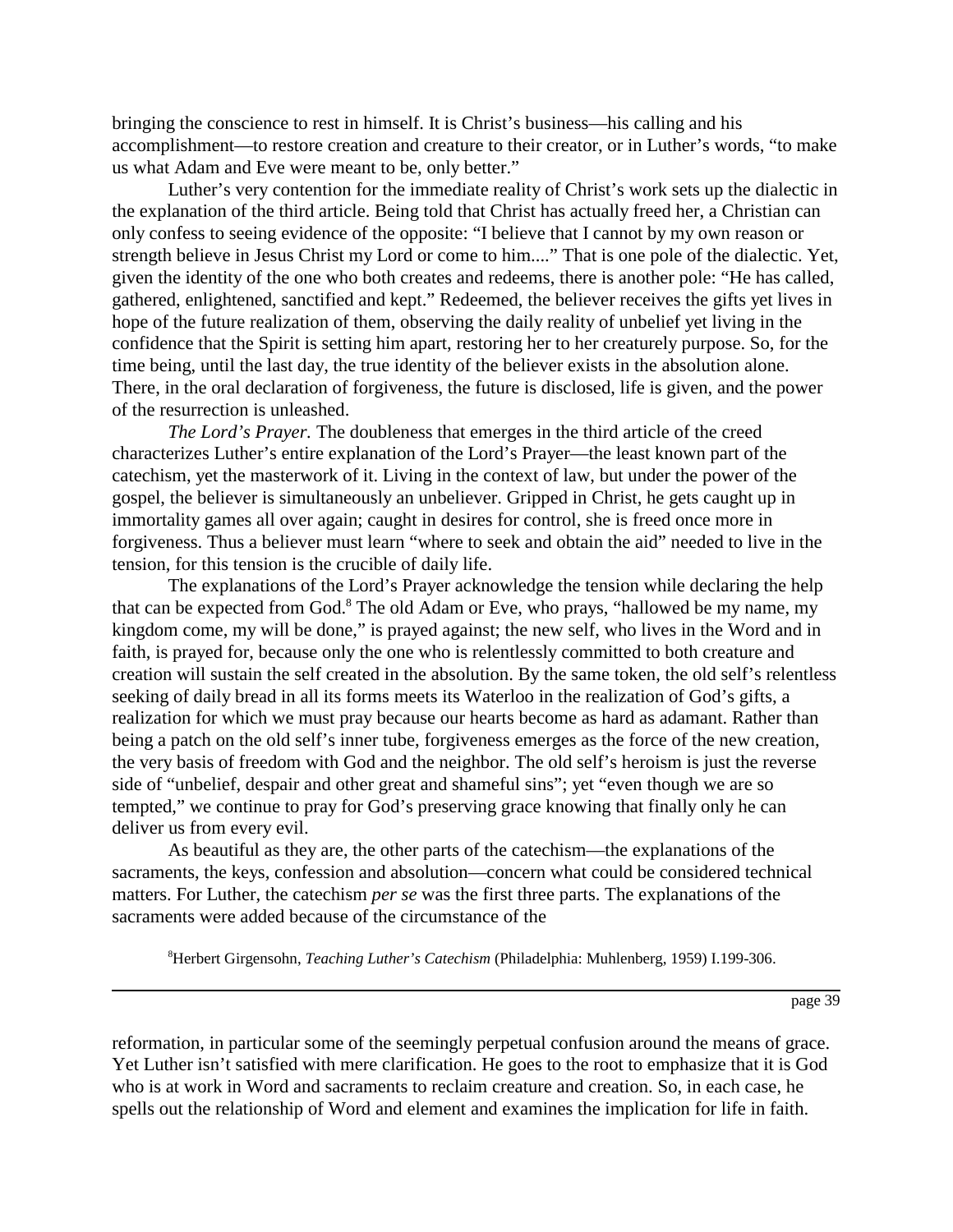It is no wonder that Luther considered the catechism (along with the *Bondage of the Will*) his finest work. It is also no wonder that the catechism held such a deep grip on Lutheranism until recent times. Setting out the heart of the catholic faith, Luther also reads daily experience and depicts the rhythms of life in terms of law and gospel, unbelief and faith, death and resurrection. Born under the law, living in the midst of obligation and the bondage that comes when we resist our limits, we are graced by the gospel of Jesus Christ, who recreates, making us creatures again—people of the earth, fit for God, the neighbor, and the earth itself.

Taken together, the themes of the catechism's preaching form a paradigm—a way of understanding the Word of God and human experience for the sake of continuing witness. It is a paradigm with both feet on the ground, an assessment of daily life and the gospel emphasizing the reality of the obligations that confront and the gifts of grace that sustain us. As stoically responsible as it is about the demands of creatureliness—one of its focal points—it breaks into a smile when it sets out the other: the even deeper and more abiding reality of God's grace in Christ.

## II. THE PARADIGM AND PREACHING

A paradigm such as that proposed by the catechism does two things: it offers organizing principles which simplify the complex—clarifying and focusing the conversations of those who share it—and it provides a basis for speaking with those who don't hold it, keying particular themes that open up possibilities for extending the conversation. The catechism's paradigm serves preaching in both ways, providing a shared language within the community and a basis for speaking to those outside of it.

The generation that produced the Formula of Concord referred to the Small Catechism in a phrase that until a generation or two ago was commonplace: "the layman's Bible."<sup>9</sup> While the title has some overtones which aren't so helpful, it suggests the catechism's paradigmatic function. Amidst the welter of biblical assertions, ideas, forms, and arguments, the catechism highlights themes it takes to be crucial in the deepest sense. It does this not to exclude, but to underscore—asserting that whatever else the Bible can and does say, it is a book of law and gospel in which the last word is the declaration of Christ. So doing, it weights such themes as sin and grace or death and resurrection—themes which by any generally accepted criterion are central in Scripture.

This weighting has performed a helpful service within the Lutheran community. Since the reformation, there have been dramatic changes in the way law is understood. Yet, among Lutherans, the commandments and their explanations give specificity to the consideration of law, so that even those who argue for a Lutheran misunderstanding have something concrete to deal with. Similarly, where you find Lutherans you can generally expect to hear something of the grace of God. The

9 *The Book of Concord*, ed. Theodore Tappert (Philadelphia: Muhlenberg, 1959) 465.

page 40

explanation of the second article has a way of focusing on God's gracious act in Christ, so that grace itself doesn't float off into some conceptual ether or get reduced to mere tolerance. So, too, the *simul* set out in the explanation of the third article and of the Lord's Prayer still has a way of bringing a deep comfort to people battling with an abiding sense of their own unbelief.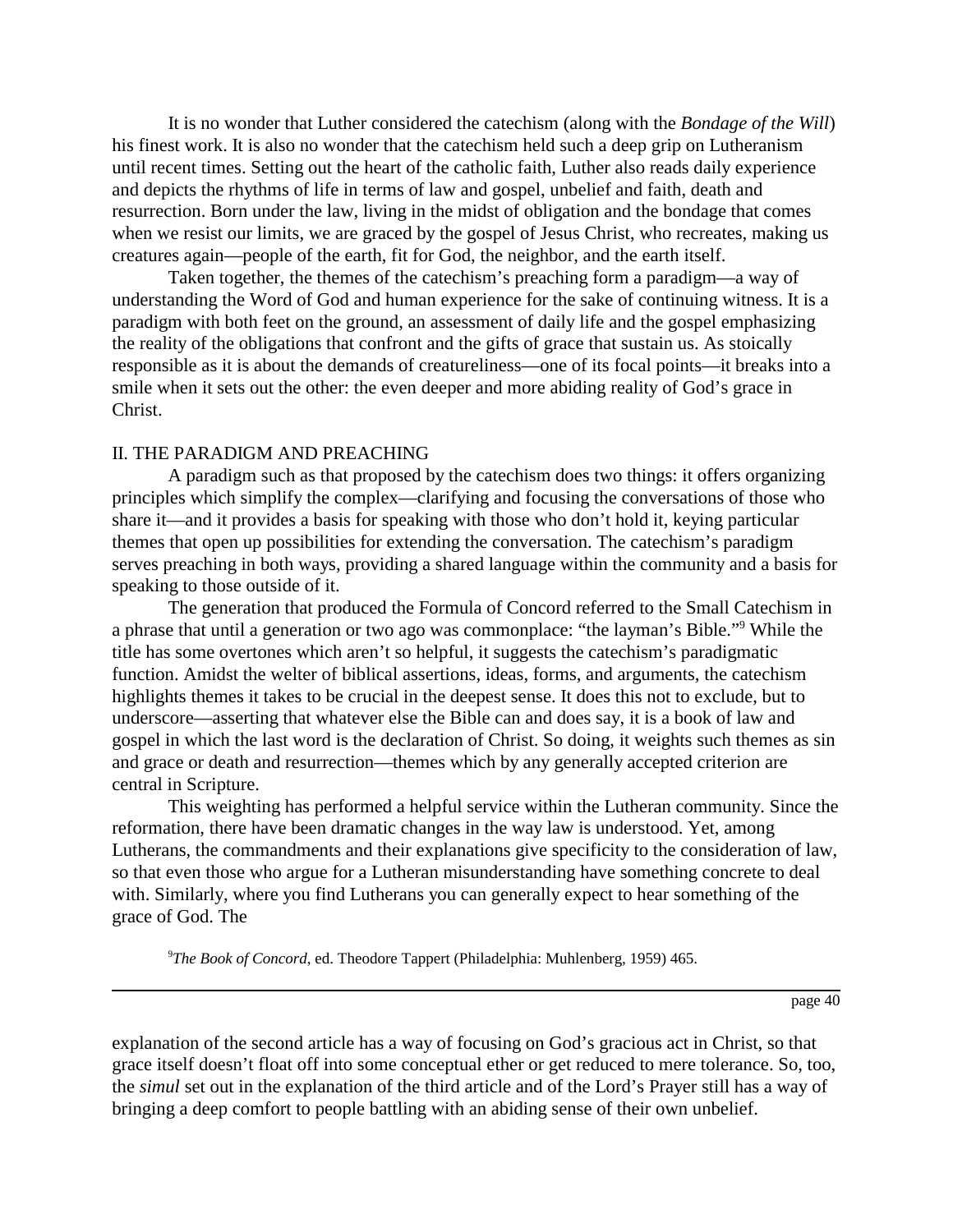In this way, the catechism serves as a multiplication table or, for the more advanced perhaps, a calculus of the faith. It establishes a shared vocabulary, defines essentials, and lays down a basis for reflection. Talking pastorally or reflecting theologically with a person nurtured in the catechism, there is always a common point of reference, an oral word echoing out of the years which can now once more be spoken to specify the demand or the promise.

This internal community function of the catechism is particularly important in a context where there are so many competing paradigms. The public schools have one—a pop psych interpretation of the child as a self-contained individual replete with all the necessities for coping with life if only the artifices are removed so that feelings can be freely expressed. The marketplace has another—using advertising to present an image of selfhood which is actively in charge of its destiny, shopping for its fate, but at the same time only truly in control when in possession of the particular product. Television religion has its own version of the marketplace paradigm, only in theirs the essential product is different, and "shop 'til you drop" takes on a different meaning.

These public paradigms have been very effective in undermining the Lutheran witness. Each of them is premised on a free will which classical Lutheranism regards as myth and *prima facie* evidence of rebellion; each of them tries to manage or manipulate the free will they've posited in some particular direction, insisting on the necessity of law to contain it, while Lutheranism's classic declaration is the freedom of the gospel. Conflict comes at every level. Not surprisingly, until they discover how the old Lutheran paradigm makes sense of experience in the light of grace, people often respond to it with some shock and offense. "You mean there's no free will—you've got to be kidding!"

But this turns the question over to the other side: Given the offense, can the Lutheran paradigm speak to those outside it, those who don't have an oral point of reference echoing out of the past but who live in the common paradigms of the culture? If the old Lutheran way of reckoning is to have any value, it must be catholic and oriented to life experience. Failing that, it will become what it was not and never should be: a gnosis, a secret knowledge preserved only by and for the insiders.

There have been many critiques of Lutheranism aimed at just this point, though they don't all have equal claims to quality. There is something funny about Krister Stendahl's argument before a group of psychologists and psychiatrists that people don't feel guilty anymore!<sup>10</sup> But whatever the source or quality of the complaint, it is at least asking the right questions: How is Christ proclaimed? How is Christ brought home to those who don't know him?

The problem in the critiques themselves and in many attempts to reply hinges on a false assumption about the relation of law and gospel, particularly concerning

10Krister Stendahl, "The Apostle Paul and the Introspective Conscience of the West," in *Paul Among Jews and Gentiles* (Philadephia: Fortress, 1976) 78-96.

page 41

the firstness of the law. That the law comes first is to Luther and the original Lutherans not a prescription to be fulfilled by a pastor or witness who, armed with the law, seeks to inculcate guilt or need. Rather it is a description of what is commonly known: that we have our lives in the context of law, living under limits, in the midst of demands and various forms of accusation or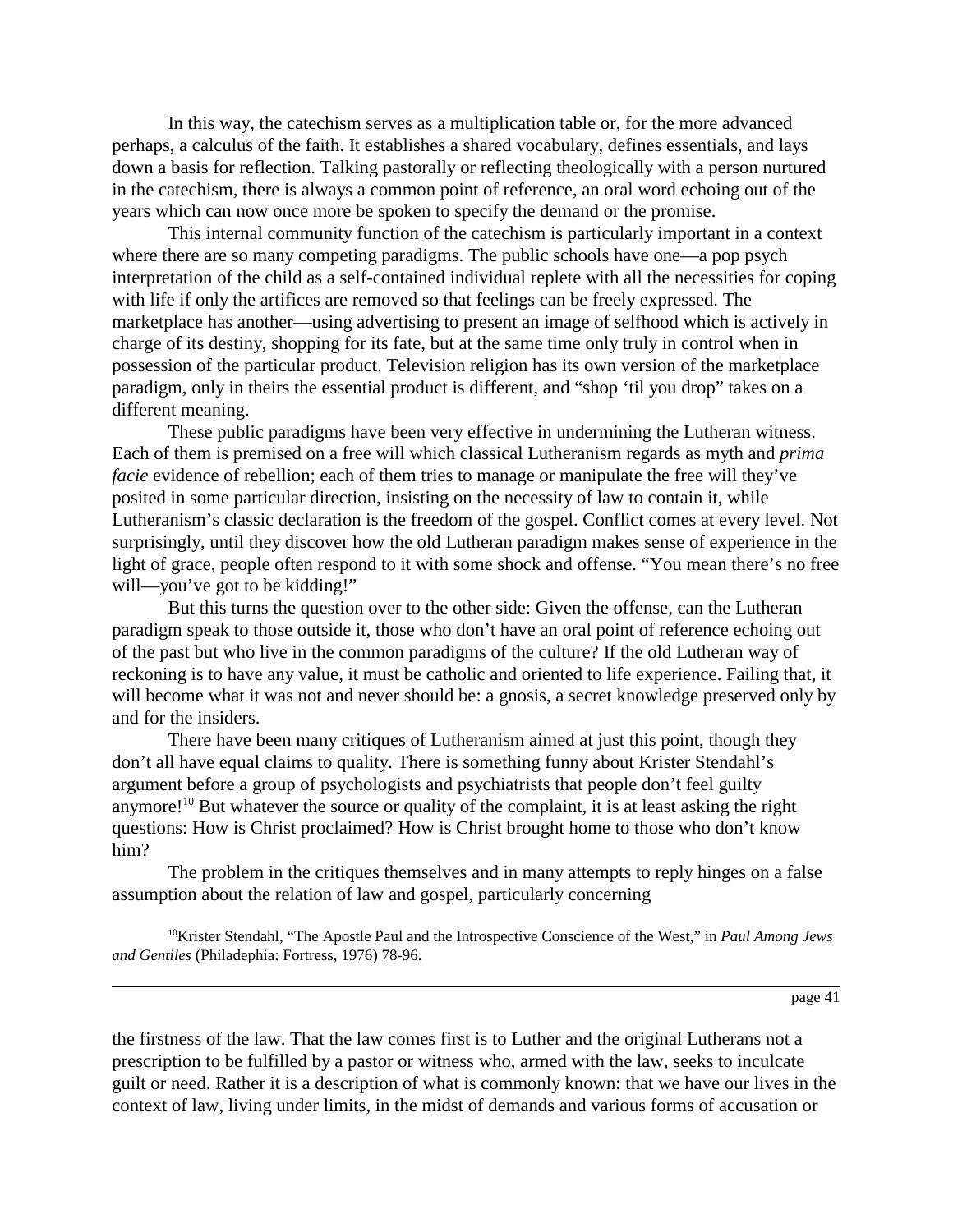imposition, and that we don't generally begin to examine our illusions of control until the situation is uncomfortable enough to require it. In this sense the law must come first; gospel preaching that doesn't recognize or deal with this firstness loses contact with the realities of daily life, becoming one more illusion of transcendence.

This does not mean that the law must always come first in witness, however, as though one could only hook after having sufficiently jabbed. To a person already afflicted, the gospel may be the first word: Christ is for you! On the other hand, to a person who imagines himself possessed of a robust conscience, free from any demand or accusation, another word may claim priority: You are the one!

In either case, what is required is some sense not only of the text but of the hearer and of how they meet. And it is just here that the old Lutheran paradigm starts to hit its stride. For its assumptions are keyed to daily experience: creatures who do not have life in themselves experience law as limit and accusation—not simply in a moral sense, but more broadly as entrapment, containment, the terrors of recognized mortality. It is Christ, "a man born of woman, born under the law," whose work it is to enter into such obligation, impingement, and terror and speak the word: "In the world you will have tribulation, but be of good cheer; I have overcome the world."

Some of the best research into the origins of Lutheranism indicates that what gave it a compelling quality for its sixteenth-century adherents was the doctrine of vocation.<sup>11</sup> The Lutheran witness desacralized or depietized the religious overlay which encumbered and ultimately devalued everyday life in the sixteenth century. At the same time, it re-valued the common stuff of the family, work, and citizenship, declaring the freedom of the gospel bestowed in Christ to enter into these earthy relations.

The genius of the Lutheran paradigm for contemporary witness is at the same point. It attacks all the mythologies of fulfillment, self-transcendence through self-actualization, creating a new world through product relationships—the secular pieties and all their religious counterparts—by telling the truth about the limits and impingements of creaturely life. But it does so by speaking a word that is beyond goals, accomplishments, life-styles, and alternatives: in Christ, God has come to reclaim creature and creation for himself and so sets us free to live in the very good for which we were created.

Preaching the catechism to the outsider is not so much a matter of handing it out on the street or using it directly in evangelism calls. Rather, the catechism specifies some things to look for and some ways to address them. There is no point, as Dietrich Bonhoeffer declared long ago, in invading people's closets to drag out dirty linen. There is every good reason, however, to be sensitive to the points where the law is bearing down, enclosing, pinching, and driving so that the word of grace

11Steven Ozment, *The Reformation in the Cities: The Appeal of Protestantism to Sixteenth Century Germany and Switzerland* (New Haven: Yale University, 1975).

page 42

can be addressed to just such points. Jesus didn't affirm the frustrations of the blind, telling them how much he understood—he gave them sight. In the same way, he didn't tell the poor about his humble origins in Nazareth—he preached good news to them.

That's how the catechism can work in witness. It sets up a paradigm for sober-minded